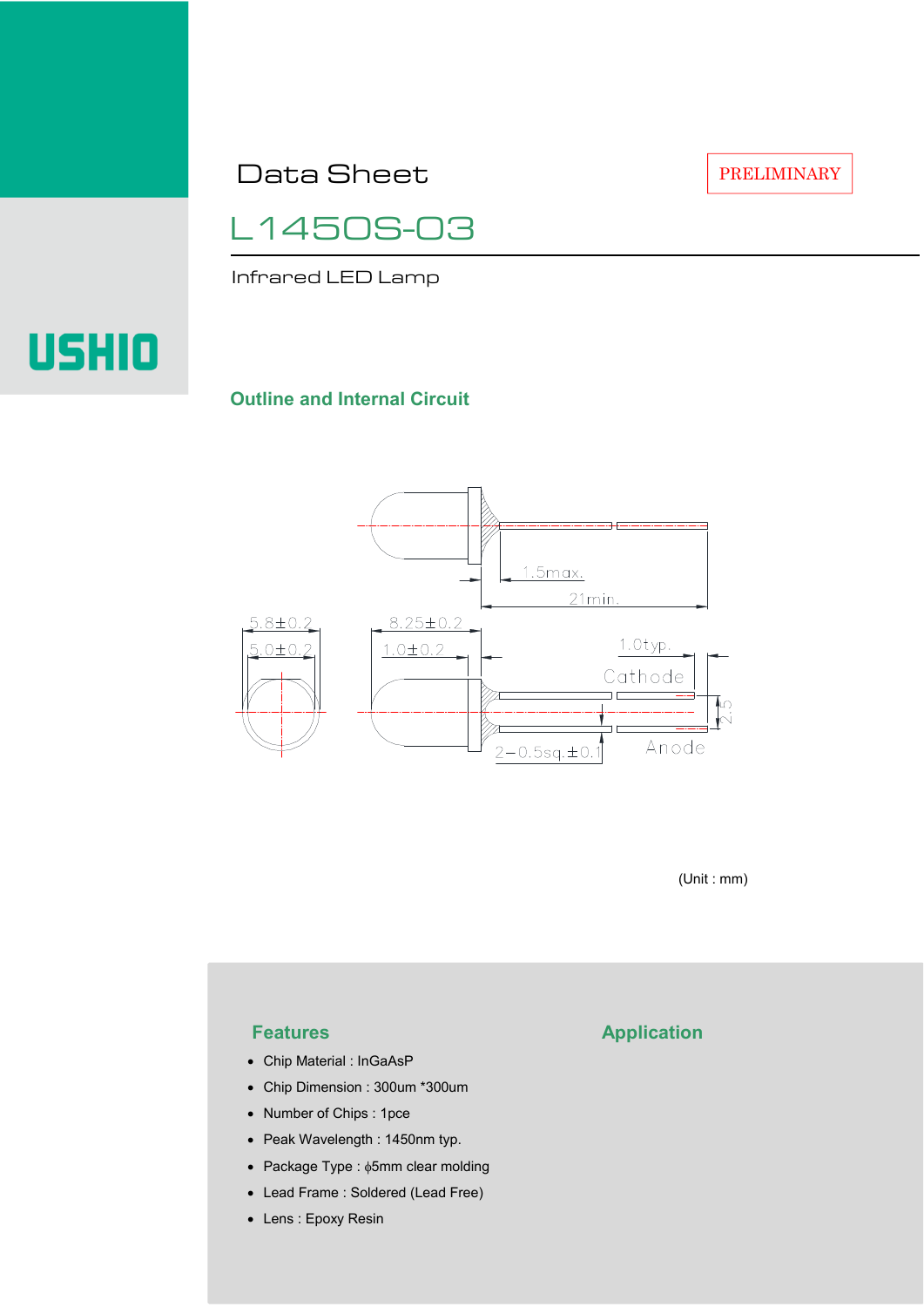

#### **Absolute Maximum Ratings (Tc=25°C)**

| <b>Item</b>                  | <b>Symbol</b> | <b>Ratings</b>  | <b>Unit</b> |
|------------------------------|---------------|-----------------|-------------|
| Power Dissipation            | <b>PD</b>     | 130             | mW          |
| <b>Forward Current</b>       | IF            | 100             | mA          |
| <b>Pulse Forward Current</b> | <b>IFP</b>    | 1000            | mA          |
| Reverse Voltage              | VR.           | $\overline{5}$  | $\vee$      |
| <b>Thermal Resistance</b>    | Rthja         | 250             | K/W         |
| Junction Temperature         | Tj            | 120             | $^{\circ}C$ |
| <b>Operating Temperature</b> | Topr          | $-40 \sim +100$ | $^{\circ}C$ |
| Storage Temperature          | Tstg          | $-40 - +100$    | $^{\circ}C$ |
| <b>Soldering Temperature</b> | <b>TSOL</b>   | 265             | $^{\circ}C$ |

‡Pulse Forward Current condition : Duty 1% and Pulse Width=10us.

‡Soldering condition : Soldering condition must be completed with 3 seconds at 265°C.

### **Optical and Electrical Characteristics (Tc=25°C)**

| <b>Parameter</b>            | <b>Symbol</b>    | <b>Min</b> | <b>Typ</b> | <b>Max</b> | <b>Unit</b> | <b>Test Condition</b> |
|-----------------------------|------------------|------------|------------|------------|-------------|-----------------------|
| Forward Voltage             | <b>VF</b>        |            | 0.9        | 1.3        | $\vee$      | IF=50mA               |
|                             | <b>VFP</b>       |            | 1.7        |            |             | $IFP=1A$              |
| <b>Total Radiated Power</b> | P <sub>O</sub>   |            | 4.8        |            | mW          | $IF=50mA$             |
|                             |                  |            | 30         |            |             | $IFP=1A$              |
| Radiant Intensity           | IE               |            | 54         |            | mW/sr       | $IF=50mA$             |
|                             |                  |            | 340        |            |             | $IFP=1A$              |
| Peak Wavelength             | $\lambda$ p      | 1400       |            | 1500       | nm          | $IF=50mA$             |
| <b>Half Width</b>           | $\Delta \lambda$ |            | 110        |            | nm          | $IF=50mA$             |
| Viewing Half Angle          | $\theta$ 1/2     |            | ±14        |            | deg.        | $IF=50mA$             |
| <b>Rise Time</b>            | tr               |            | 30         |            | ns          | $IF=50mA$             |
| Fall Time                   | tf               |            | 70         |            | ns          | $IF=50mA$             |

‡Radiated Power is measured by G8370-85.

‡Radiant Intensity is measured by Ando Optical Multi Meter AQ2140 & AQ2742.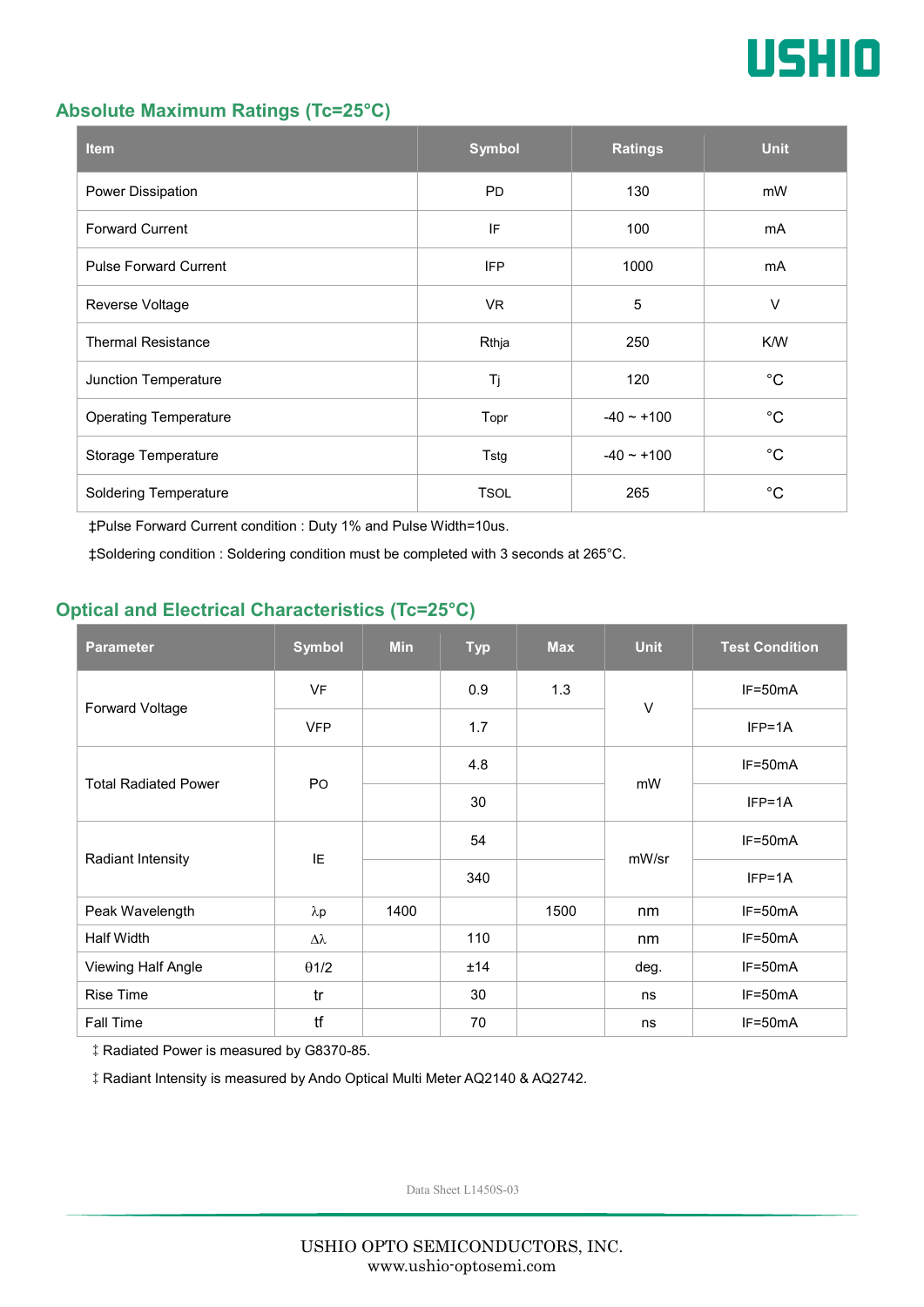

#### **Typical Characteristic Curves**

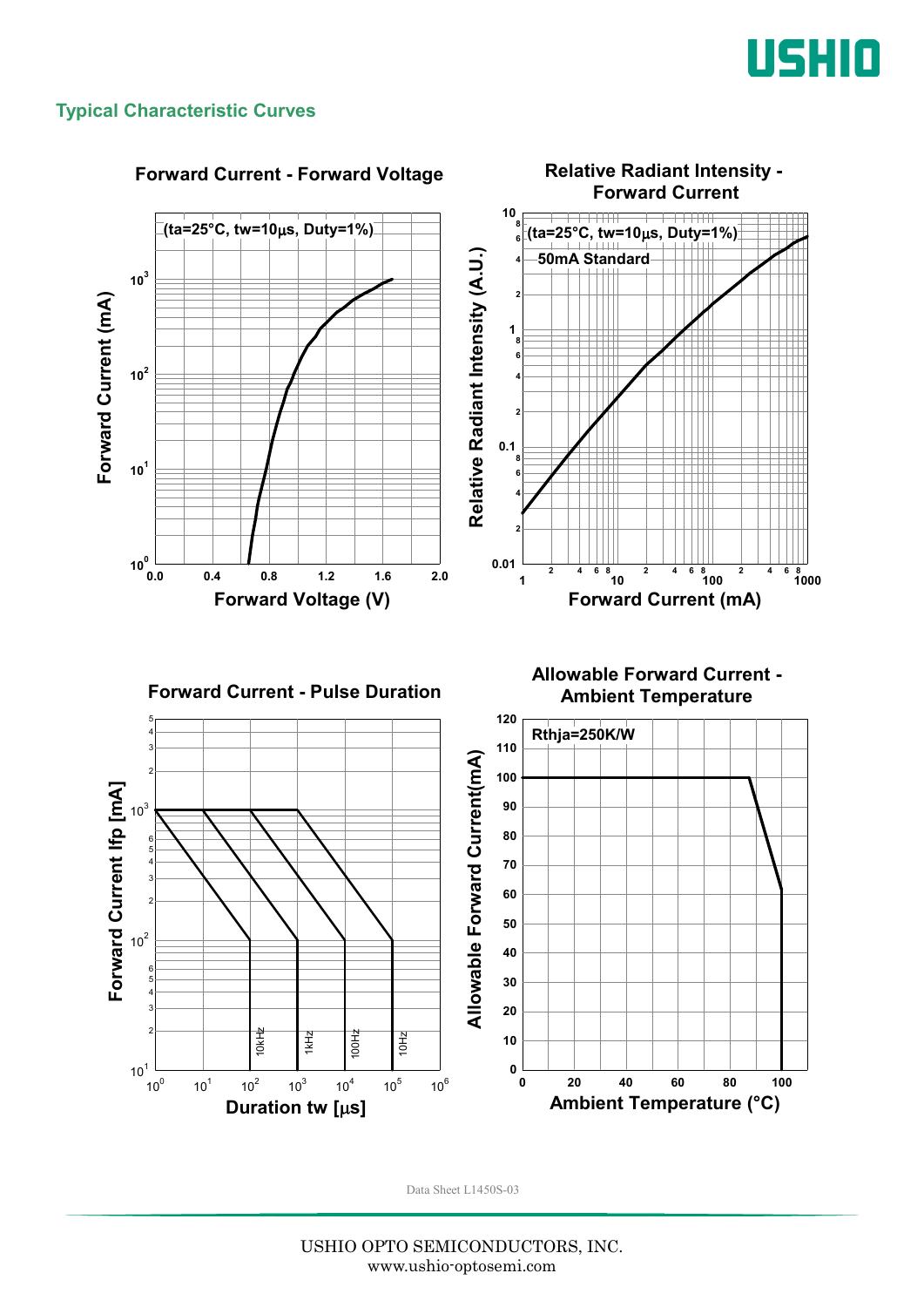



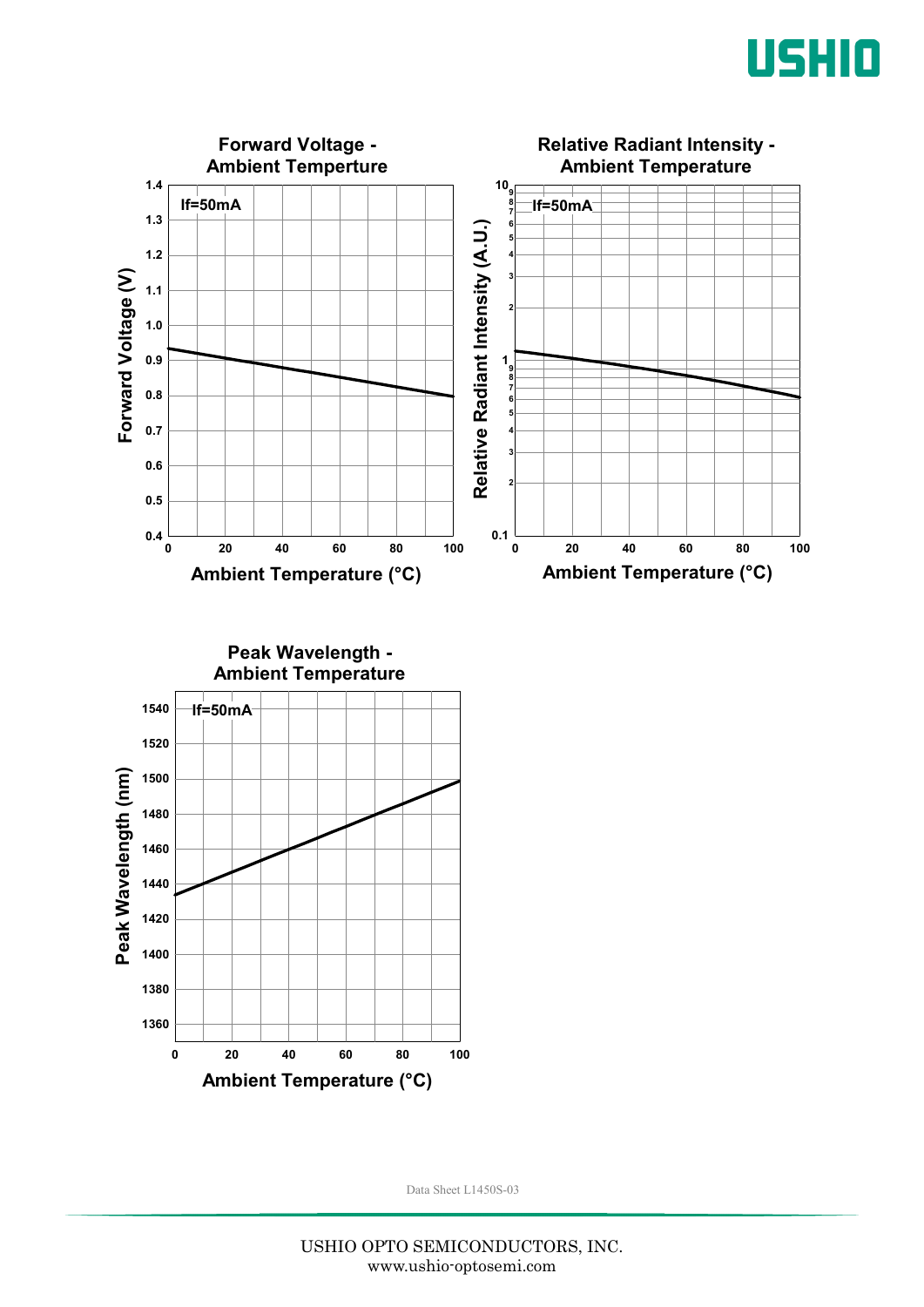